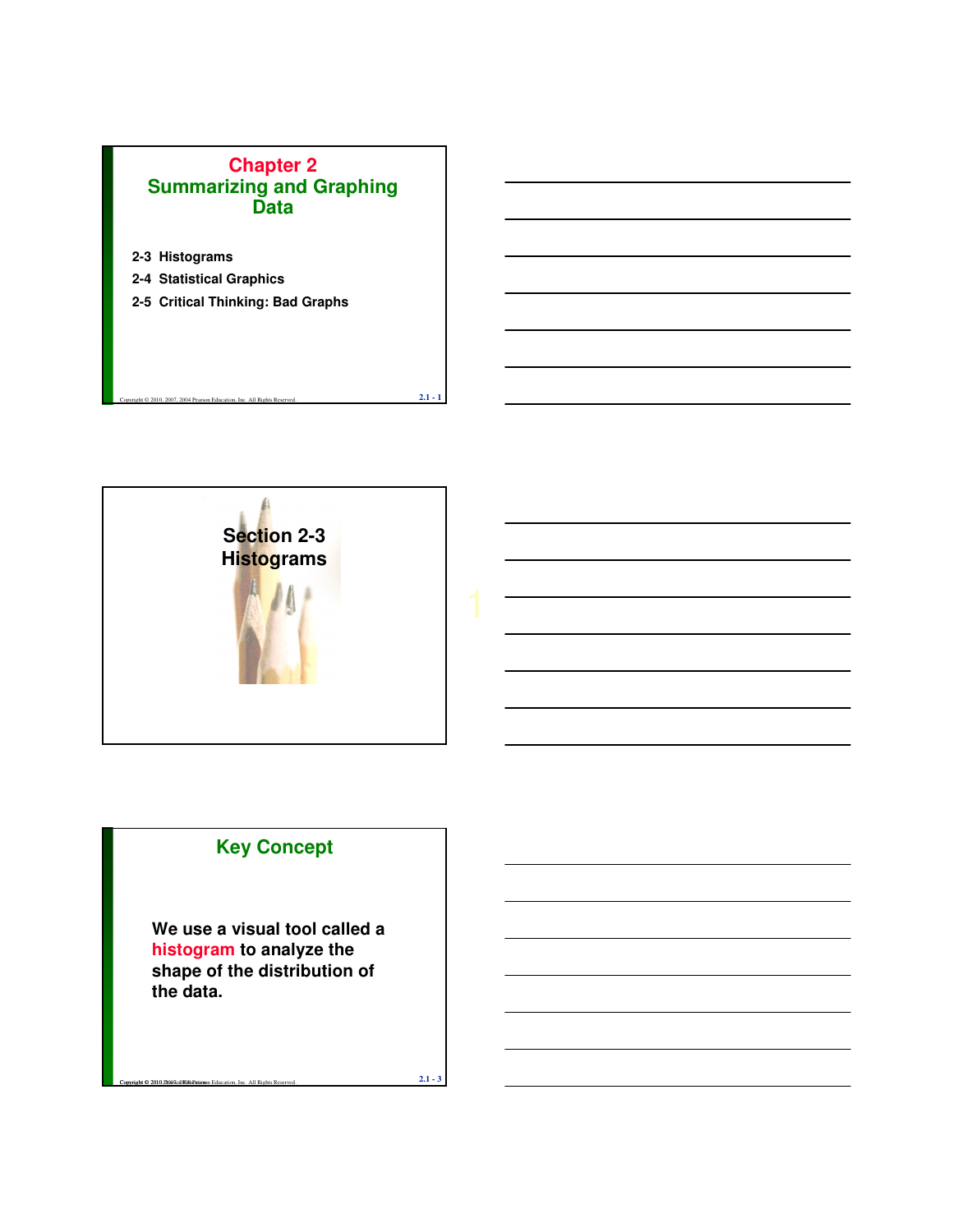## **Histogram**

**A graph consisting of bars of equal width drawn adjacent to each other (without gaps). The horizontal scale represents the classes of quantitative data values and the vertical scale represents the frequencies. The heights of the bars correspond to the frequency values.**

Copyright © 2010, P.1907, 2009 DilluPation Education, Inc. All Rights Reserved. **2.1 - 4** 



#### **Histogram**

**The bars on the horizontal scale are labeled with one of the following:**

- **(1) Class boundaries**
- **(2) Class midpoints**
- **(3) Lower class limits (introduces a small error)**
- **Horizontal Scale for Histogram: Use class boundaries or class midpoints.**
- **Vertical Scale for Histogram: Use the class frequencies.**

**Copyright © 2010, Ph967, 2007, 2004 Pearson Education, Inc. All Rights Reserved. 2.1 - 6**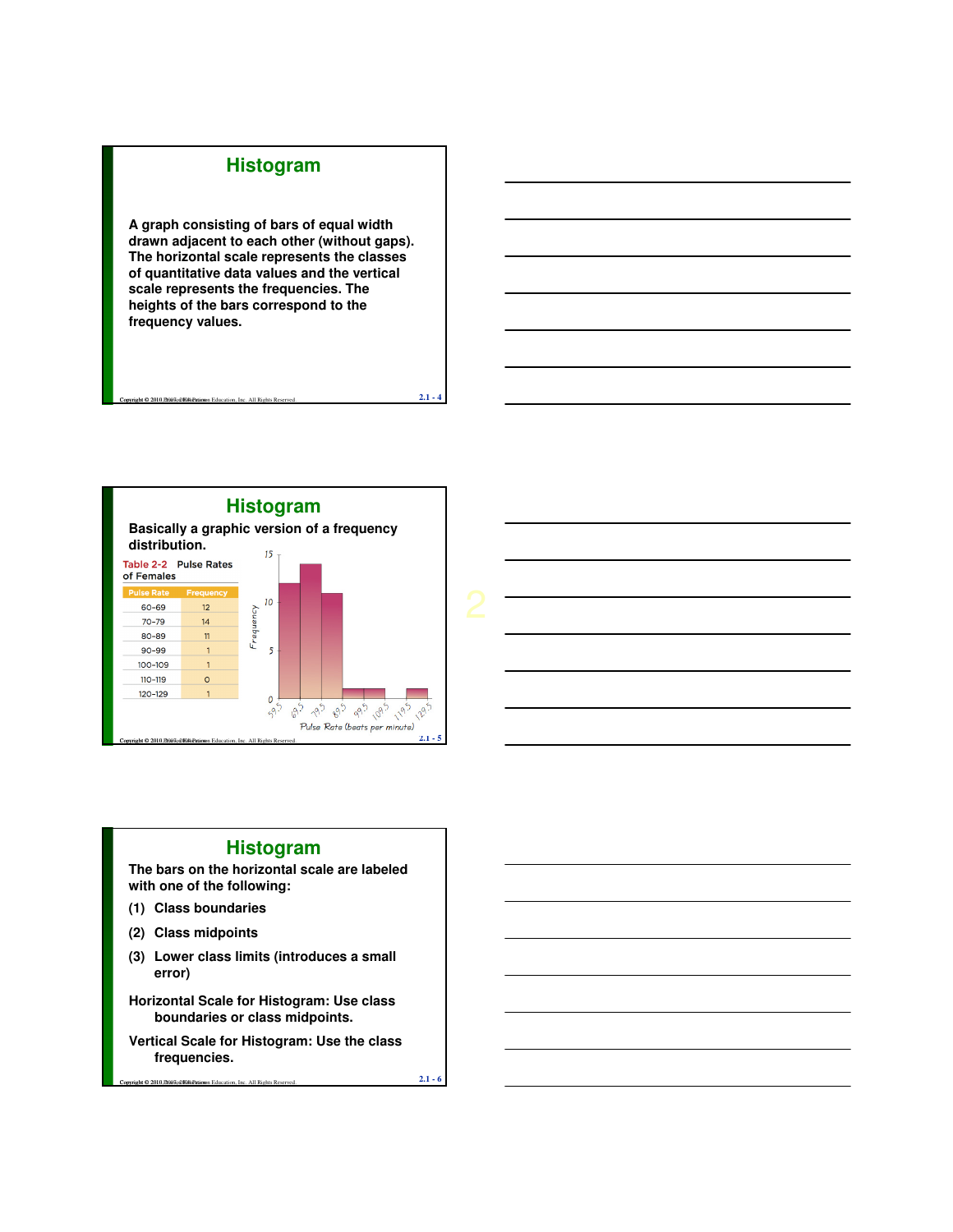



# **Critical Thinking Interpreting Histograms**

**Objective is not simply to construct a histogram, but rather to understand something about the data.**

**When graphed, a normal distribution has a "bell" shape. Characteristic of the bell shape are**

- **(1) The frequencies increase to a maximum, and then decrease, and**
- **(2) symmetry, with the left half of the graph roughly a mirror image of the right half.**

COPGINAL Particular Education, Inc. All Rights Reserved. **2.1** 

**The histogram on the next slide illustrates this.**

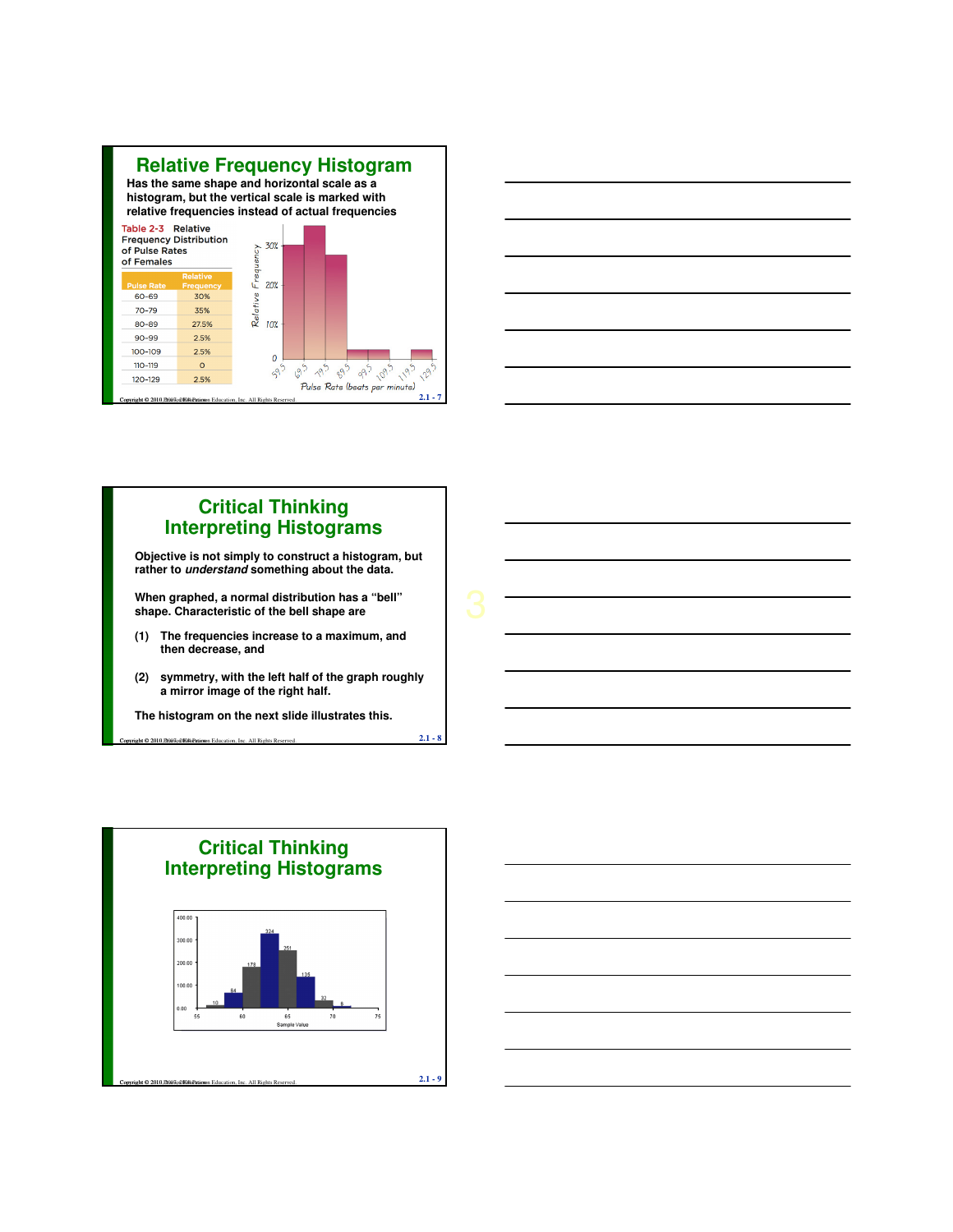## **Recap**

**In this Section we have discussed**

- **Histograms**
- **Relative Frequency Histograms**

## **Frequency Distribution Example**

Copyright © 2010, P.1907, 2009 Dillu Particion Education, Inc. All Rights Reserved. **2.1 - 10** 

• **Health Exam Results: Male – Ages of subjects**

- **58 22 32 31 28 46 41 56 20 54 17 73 52 25 29 17 41 52 32 20 20 29 18 26 33 55 53 28 28 37 40 33 26 53 36 34 42 18 44 20**
- **Construct a Frequency Distribution using the above data with 7 classes.**
- **Construct the corresponding Frequency Histogram.**

at  $@ 2010$ , 2007, 2004 Pearson Education, Inc. All Rights Reserved. **2.1 - 11** 

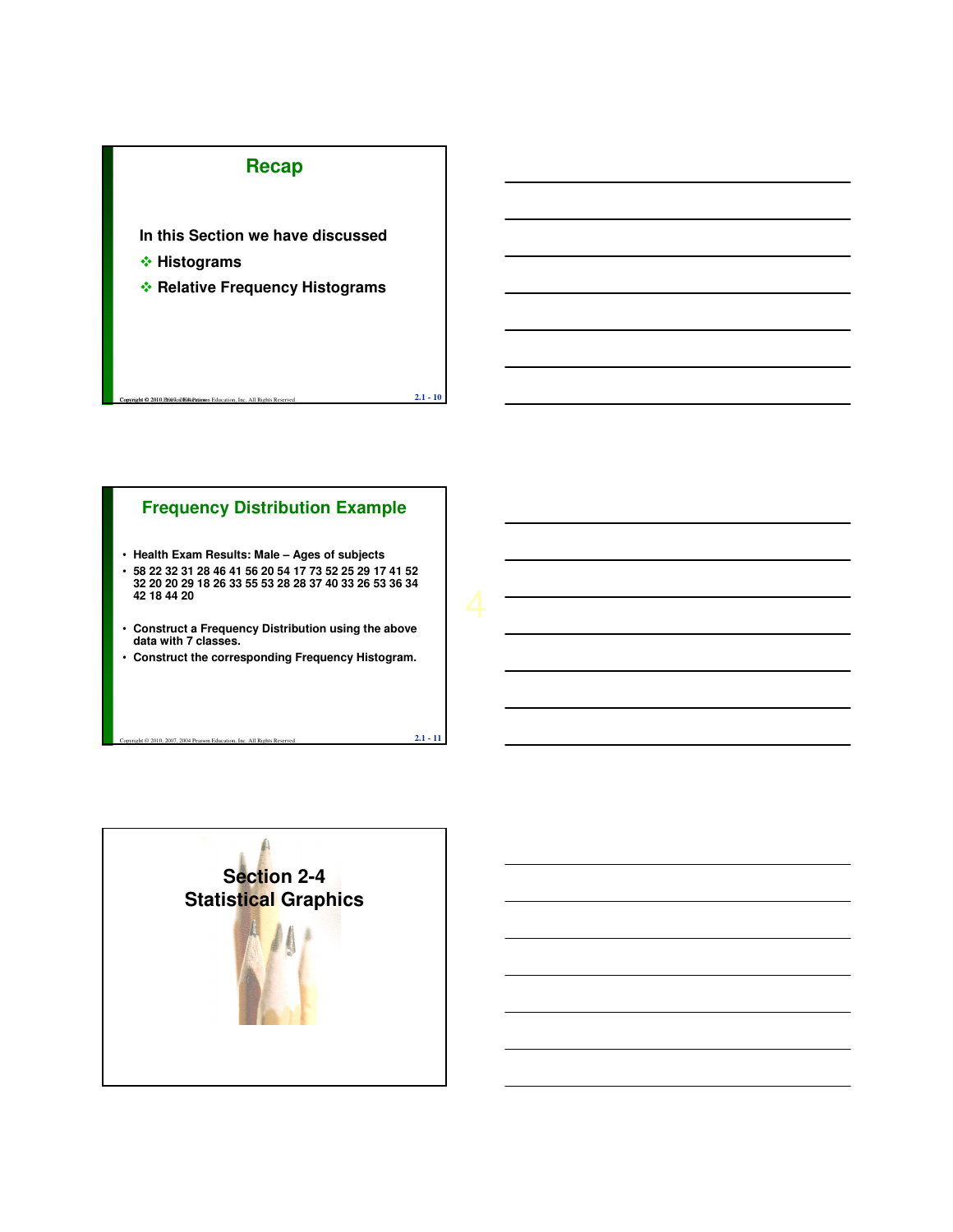# **Key Concept**

**This section discusses other types of statistical graphs.** 

**Our objective is to identify a suitable graph for representing the data set. The graph should be effective in revealing the important characteristics of the data.**

Copyright © 2010, 2007, 2004 Pearson Education, Inc. All Rights Reserved. **2.1 - 13**





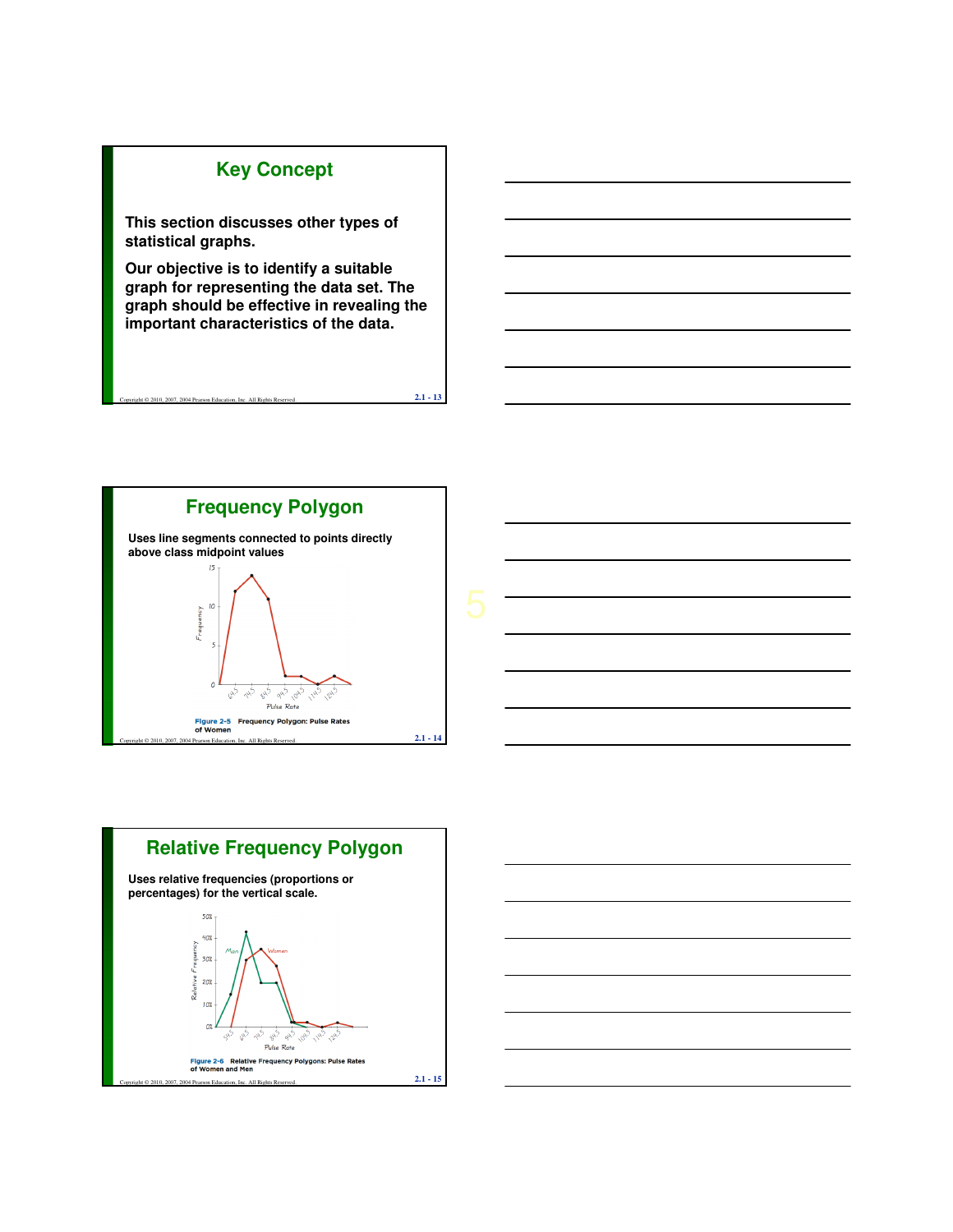



#### **Dot Plot Consists of a graph in which each data value is plotted as a point (or dot) along a scale of values. Dots representing equal values are stacked.** i :  $\vdots$  $\vdots$ ∣: 85 90 95 100 105 110 115 120 125<br>Pulse Rate (Female)

2010, 2007, 2004 Pearson Education, Inc. All Rights Reserved. **2.1 - 17** 

# **Stemplot (or Stem-and-Leaf Plot)**

**Represents quantitative data by separating each value into two parts: the stem (such as the leftmost digit) and the leaf (such as the rightmost digit)**



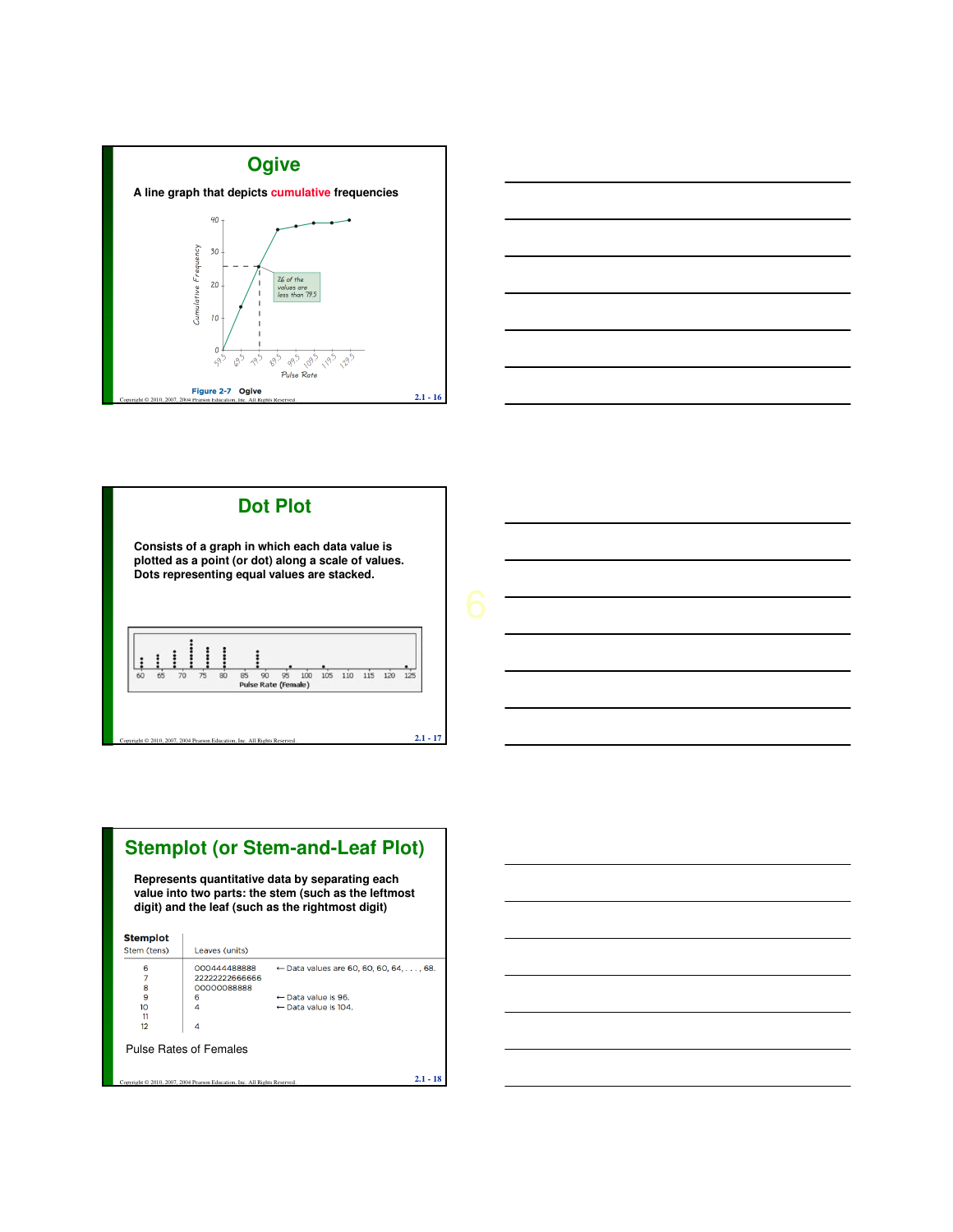## **Bar Graph**

**Uses bars of equal width to show frequencies of categories of qualitative data. Vertical scale represents frequencies or relative frequencies. Horizontal scale identifies the different categories of qualitative data.**

**A multiple bar graph has two or more sets of bars, and is used to compare two or more data sets.**

Copyright © 2010, 2007, 2004 Pearson Education, Inc. All Rights Reserved. **2.1 - 19**







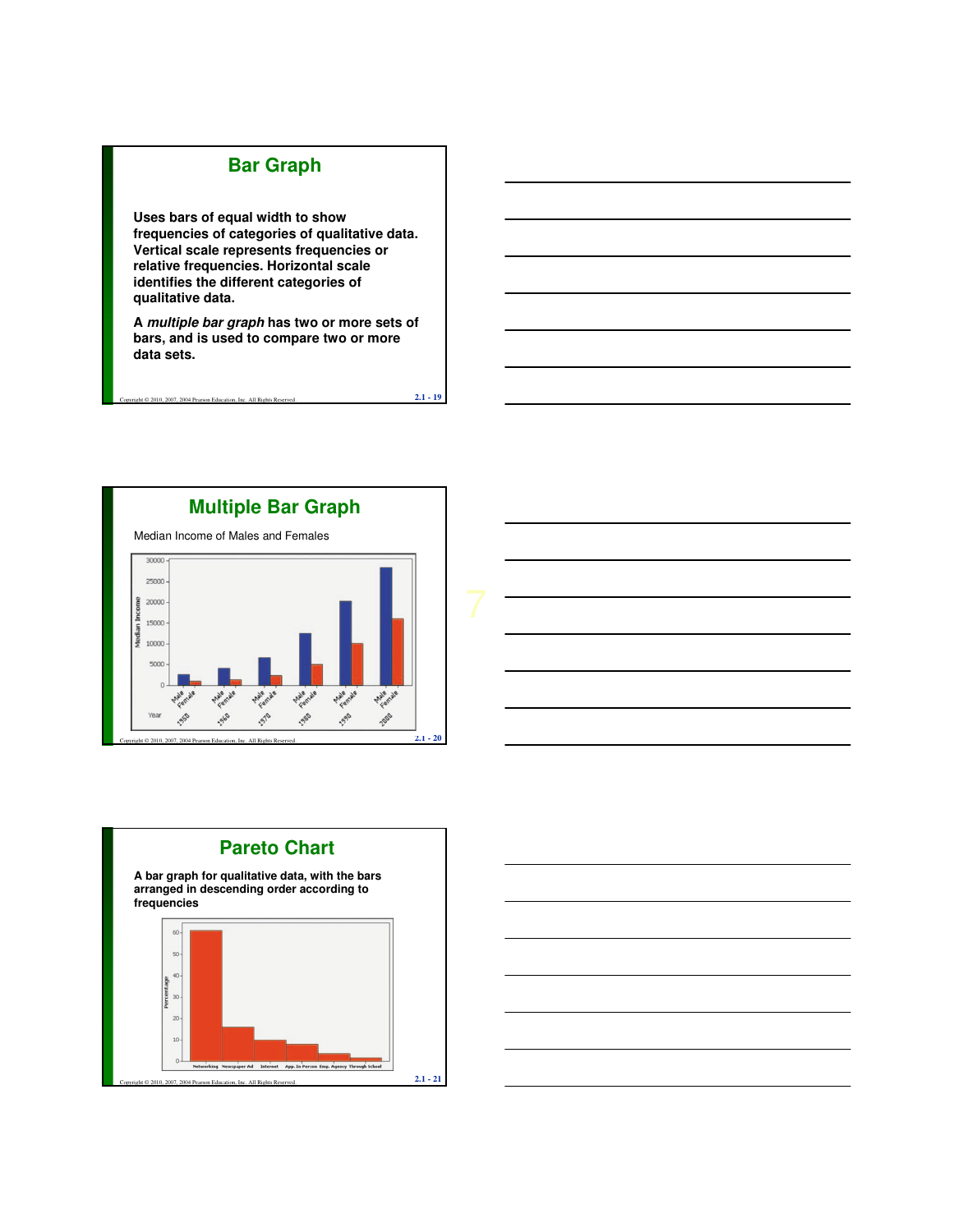



# **Scatter Plot (or Scatter Diagram)**

**A plot of paired (x,y) data with a horizontal x-axis and a vertical y-axis. Used to determine whether there is a relationship between the two variables**







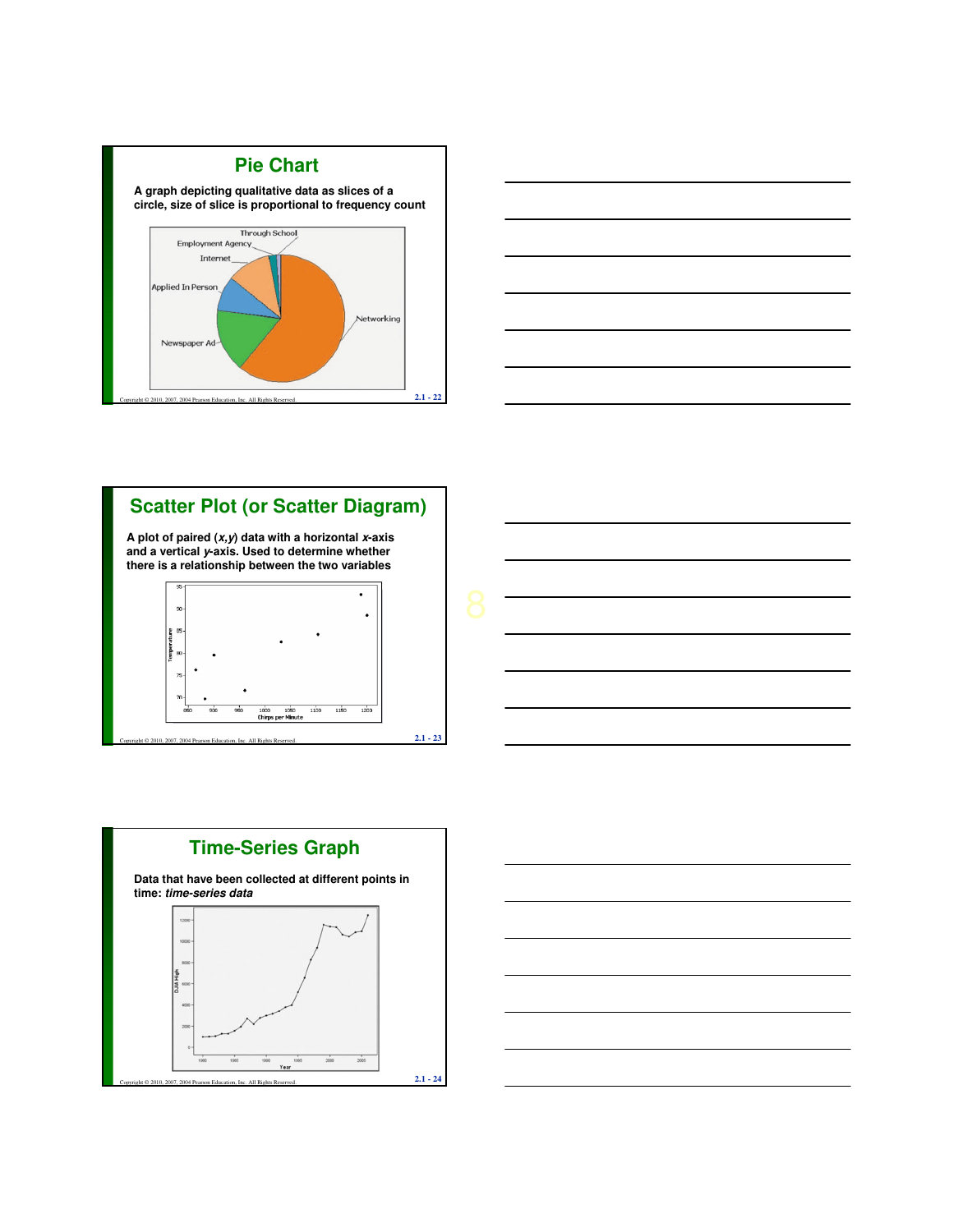#### **Important Principles Suggested by Edward Tufte**

**For small data sets of 20 values or fewer, use a table instead of a graph.**

**A graph of data should make the viewer focus on the true nature of the data, not on other elements, such as eye-catching but distracting design features.**

**Do not distort data, construct a graph to reveal the true nature of the data.**

**Almost all of the ink in a graph should be used for the data, not the other design elements.**

Copyright © 2010, 2007, 2004 Pearson Education, Inc. All Rights Reserved. **2.1 - 25**

## **Important Principles Suggested by Edward Tufte**

**Don't use screening consisting of features such as slanted lines, dots, cross-hatching, because they create the uncomfortable illusion of movement.**

**Don't use area or volumes for data that are actually one-dimensional in nature. (Don't use drawings of dollar bills to represent budget amounts for different years.)**

**Never publish pie charts, because they waste ink on nondata components, and they lack appropriate scale.**

Copyright © 2010, 2007, 2004 Pearson Education, Inc. All Rights Reserved. **2.1 - 26** 

**Car Reliability Data**Firebrand Speedster 00 01 02 03 04 05 06 00 01 02 03 04 05 06 **Engine repairs**  $\bigcirc$   $\bigcirc$   $\bigcirc$   $\bigcirc$ C **Transmission repairs Electrical repairs** Suspension Paint and rust Driving comfort Safety features Key: ( DOOO Copyright © 2010, 2007, 2004 Pearson Education, Inc. All Rights Reserved. **2.1 - 27**

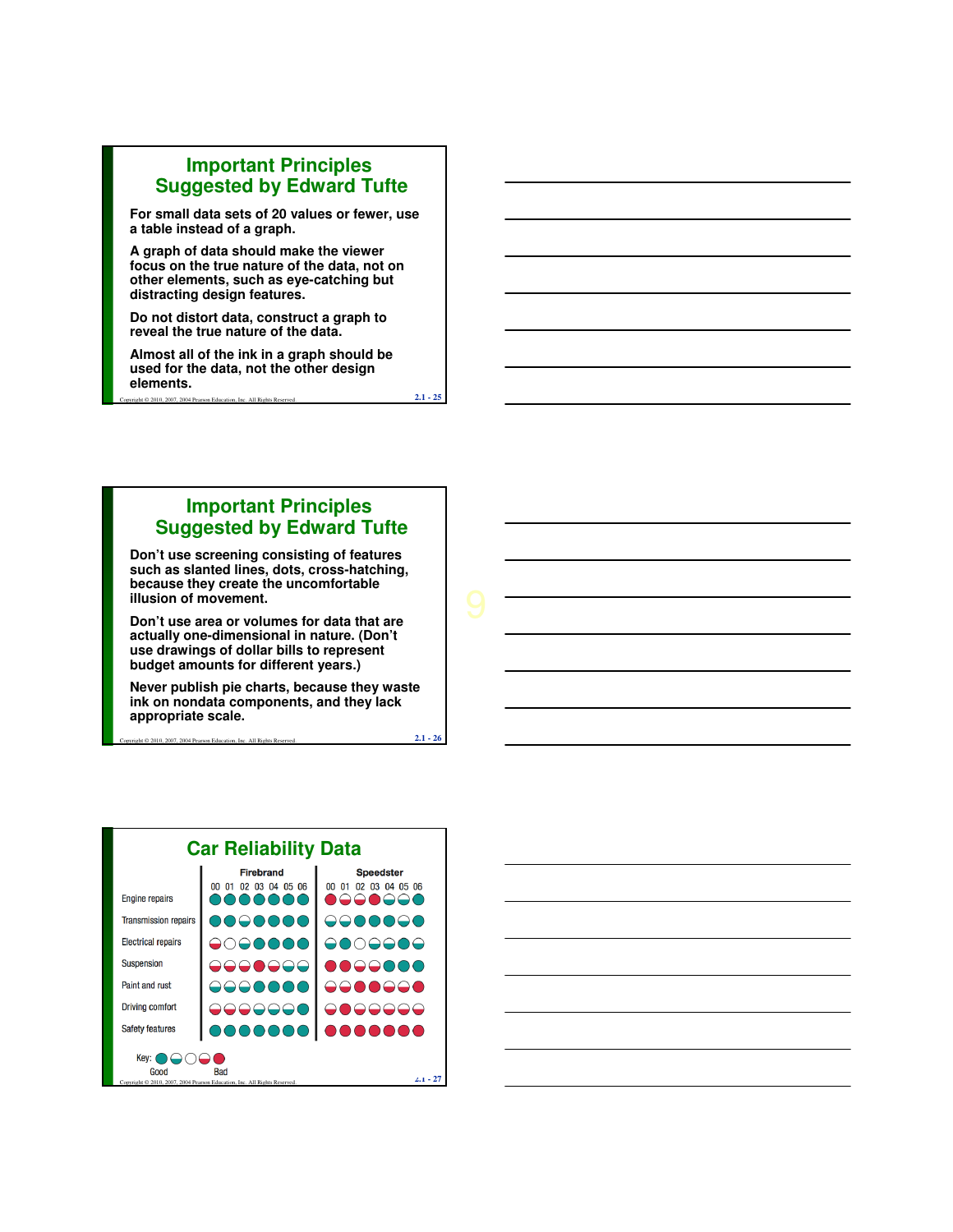#### **Recap**

**In this section we saw that graphs are excellent tools for describing, exploring and comparing data.**

**Describing data: Histogram - consider distribution, center, variation, and outliers.**

**Exploring data: features that reveal some useful and/or interesting characteristic of the data set.**

**Comparing data: Construct similar graphs to compare data sets.**

Copyright © 2010, 2007, 2004 Pearson Education, Inc. All Rights Reserved. **2.1 - 28**



# **Key Concept**

**Some graphs are bad in the sense that they contain errors.**

**Some are bad because they are technically correct, but misleading.**

**It is important to develop the ability to recognize bad graphs and identify exactly how they are misleading.**

Copyright © 2010, 2007, 2004 Pearson Education, Inc. All Rights Reserved. **2.1 - 30**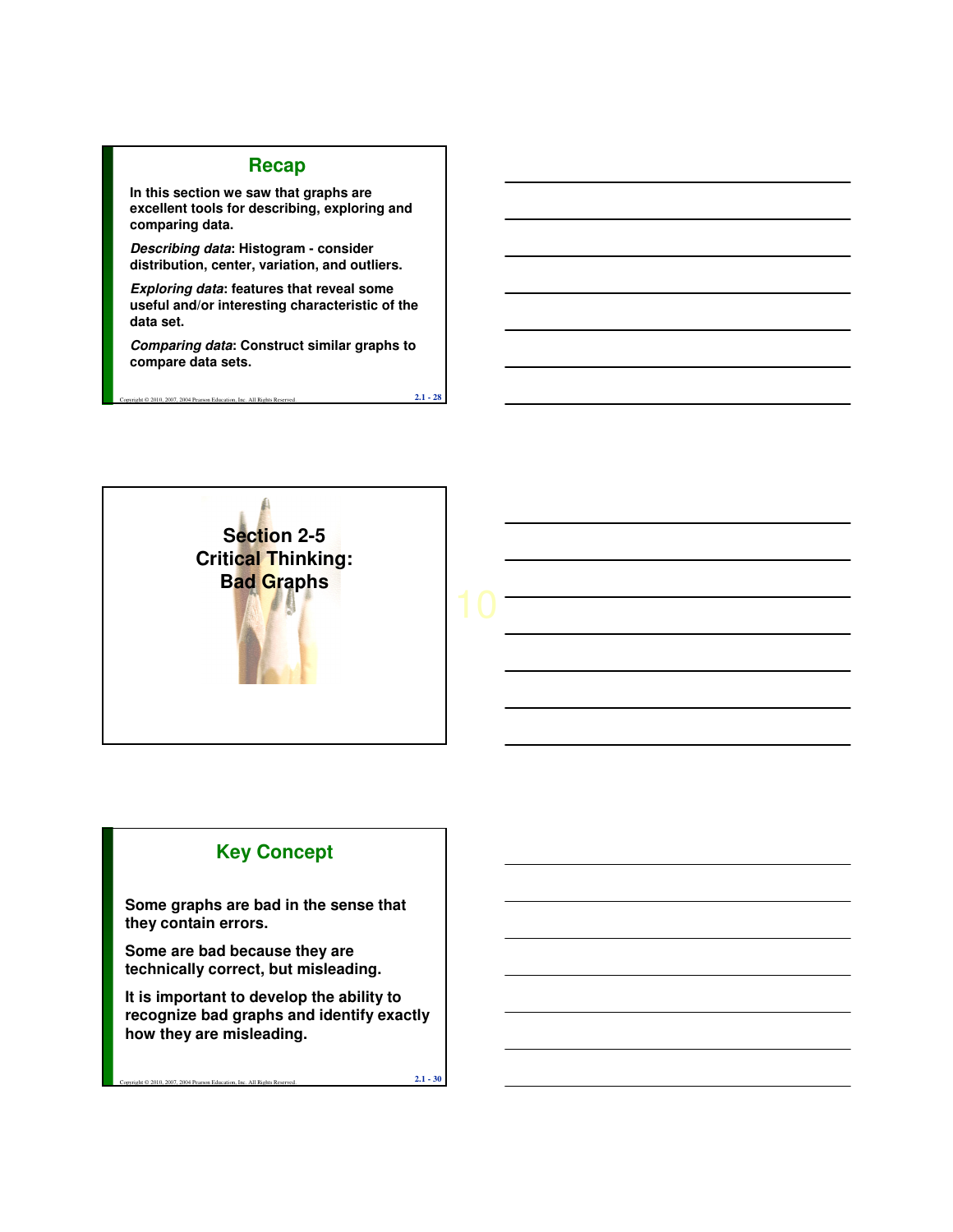



# **Pictographs**

**are drawings of objects. Three-dimensional objects money bags, stacks of coins, army tanks (for army expenditures), people (for population sizes), barrels (for oil production), and houses (for home construction) are commonly used to depict data.**

**These drawings can create false impressions that distort the data.**

**If you double each side of a square, the area does not merely double; it increases by a factor of four;if you double each side of a cube, the volume does not merely double; it increases by a factor of eight.**

**Pictographs using areas and volumes can therefore be very misleading.**

cht © 2010, 2007, 2004 Pearson Education, Inc. All Rights Reserved. **2.1 - 32**